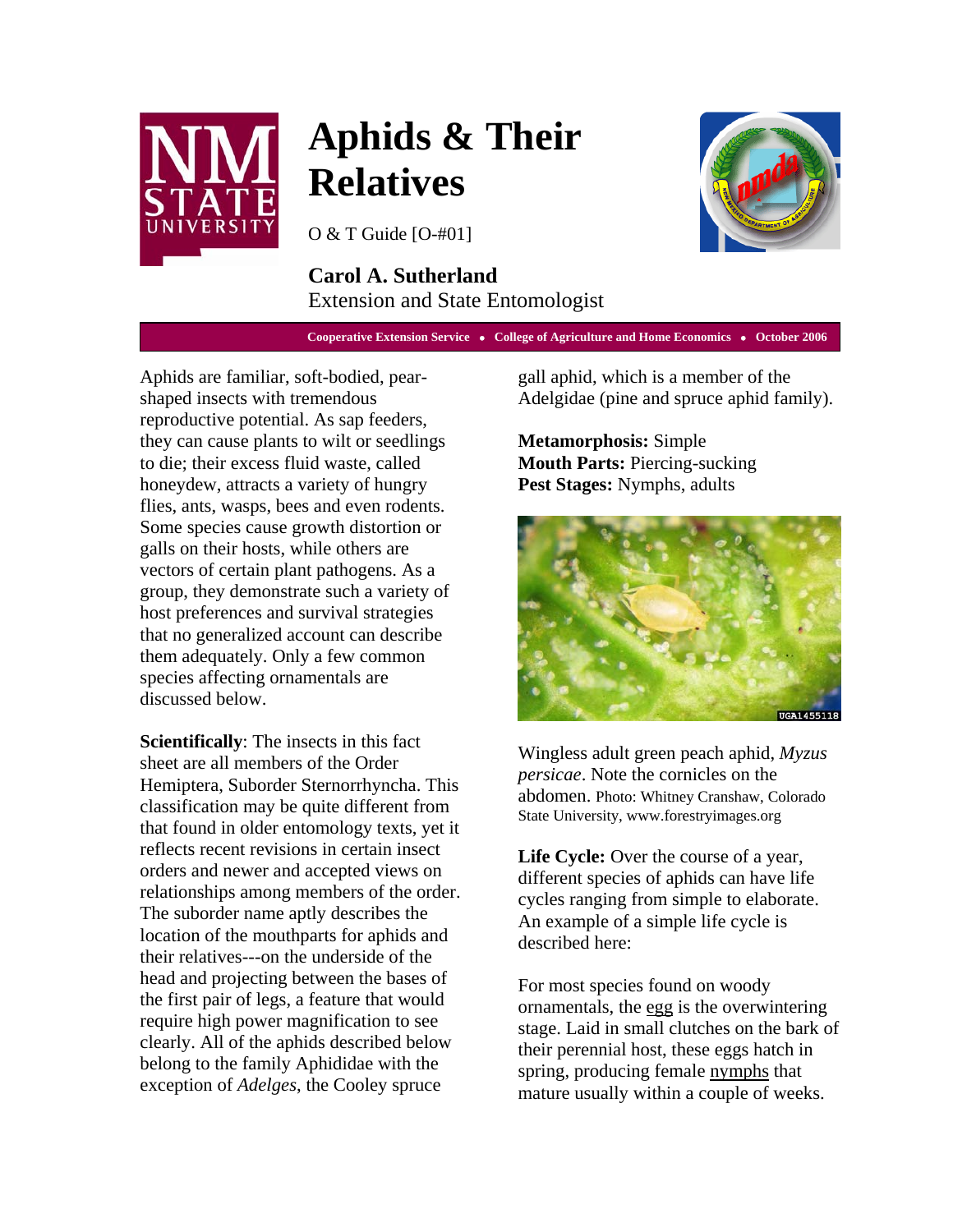These female adults reproduce parthenogenetically, that is, without males and mating. They also give birth to living young (called vivipary), producing one to many female offspring daily for an average 30-day adult life span. The first few generations usually consist of wingless individuals (all female) but eventually, crowding occurs and winged aphids (also female) are produced. In many species, these winged forms migrate to a different host species where reproduction involving parthenogenesis and live birth continues. As fall approaches, winged aphids are produced; these migrate back to the original perennial host, where they produce a single generation of both male and female aphids. After mating, overwintering eggs are produced and the parent aphids die. With short life cycles, all female populations and live births extend over a 30-day adult life time, tremendous populations of aphids build up very quickly on host plants.

### **Description of Life Stages:**

**Egg:** Eggs are retained for internal development in parthenogenetic females. For those species overwintering on the bark of perennial hosts, eggs are minute, nearly spherical and usually dark gray or black. Some species scatter their eggs while others lay them in lines or small clusters.

**Nymphs:** Nymphs have globose to pearshaped bodies with 3 pairs of thoracic legs, relatively long, thread-like antennae, small, paired compound eyes and a pair of tubular projections (cornicles) on the rear of the abdomen. Most are slow-moving, spending most of their time feeding. Some species are bare while others are covered by a fine dust or filaments of white wax

produced by glands in their integument. Nymphs are various colors, depending upon species and sometimes hosts. Most are wingless; external wing buds may be visible in larger, older nymphs.

**Adult:** Most are wingless, looking like larger versions of nymphs; adults can reproduce, however. Parthenogenetic females give live birth to at least several nymphs daily for about 30 days in some species. Winged adults have two pairs of usually colorless wings; their hind wings are slightly smaller and shorter than their forewings. Aphids are usually green, yellow, black, brown, red, or pink, but may be almost any color, depending upon species and sometimes host plant. Veins on the leading edge of the forewing may be enlarged and black. Mouthparts are often absent on the last fall generation of aphids that will mate and lay overwintering eggs.

**Habitat and Hosts:** With over 1,000 described species in America north of Mexico, aphids exhibit a variety of habits, habitats and hosts. Indeed, nearly every species of ornamental grown in New Mexico nurseries, greenhouses, or anywhere outdoors will have at least one aphid or aphid relative that will use it for a host. Some aphids (e.g. Russian wheat aphid) are known from parthenogenetic populations of females only; presumably, these continue to feed over the winter in protected areas (roots?) of their hosts. Some common aphid species in greenhouses can continue parthenogenetic reproduction all year long, aided by warmer temperatures, availability of wellfertilized, succulent hosts and artificial lighting. Many other common aphid species overwinter as eggs on the bark of woody perennials but spend their summers on other species or herbaceous hosts.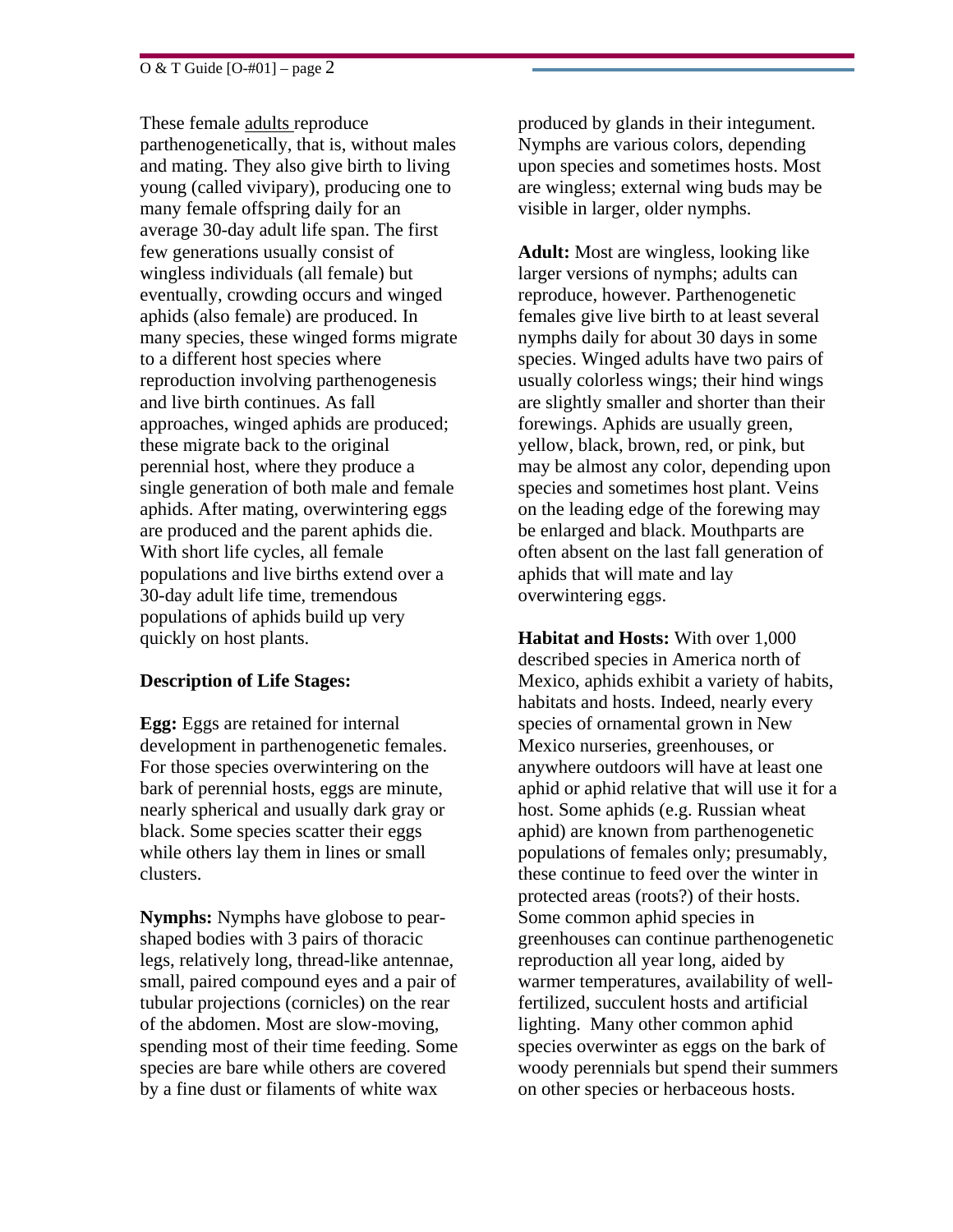#### O & T Guide  $[O=401]$  – page 3

Some species of aphids use very few species of hosts year-round; giant willow aphids (*Tuberolachnus salignus*) use only willow, rose aphids (*Macrosiphum rosae*) use various roses, ivy aphid (*Aphis hederae*) only English ivy, and conifer



Rose aphids, *Macrosiphum rosae,* on a rose bud. Overwintering eggs for rose aphids, *Macrosiphum rosae,*, also on rose. Photos: Whitney Cranshaw, Colorado State University, www.forestryimages.org



Rose aphids, *Macrosiphum rosae,* on a rose bud. Overwintering eggs for rose aphids, *Macrosiphum rosae,*, also on rose. Photos: Whitney Cranshaw, Colorado State University, www.forestryimages.org

bark aphids (*Cinara* spp.) are associated only with various pines, firs, spruce, etc. Other aphids have rather strange host affiliations; the introduced (from Europe) bright orange oleander aphid, *Aphis nerii*, is a common but apparently non-damaging pest of oleander, but it also does well on

milkweed. Quite a few species of aphids or close relatives of aphids use very different hosts for overwintering and the summer. The curly leaf aphids (*Prociphilus* spp.) on ash foliage in the summer use roots of fir during the winter. Woolly apple aphid (*Eriosoma lanigerum*) causes woody galls on twigs, branches and roots of apple, hawthorn, mountain ash and pyracantha; it may overwinter as nymphs or adults on the roots of plants in the rose family or possibly as eggs on American elm if it is present. Melon or cotton aphid (*Aphis gossypii*) and green peach aphid (*Myzus persicae*) have extensive host ranges, covering dozens of species in dozens of plant families. These latter two are probably the most common and persistent pests of plants grown in greenhouses.



Giant conifer aphids, *Cinara* sp.on pine twig. Note the ants tending these aphids. Photo: E. Bradford Walker, Vermont Department of Forests, Parks and Recreation, www.forestryimages.org

Among the gall-making aphids and their relatives are: *Colopha ulmicola*, producing a cockscomb gall on elm foliage, *Pemphigus populitransversus*, producing a leaf petiole gall on poplar and cottonwood and the vagabond aphid, *Pemphigus vagabundus*, that produces a bunchy-leaf gall on foliage of poplar and cottonwood. Conifers also may be affected by these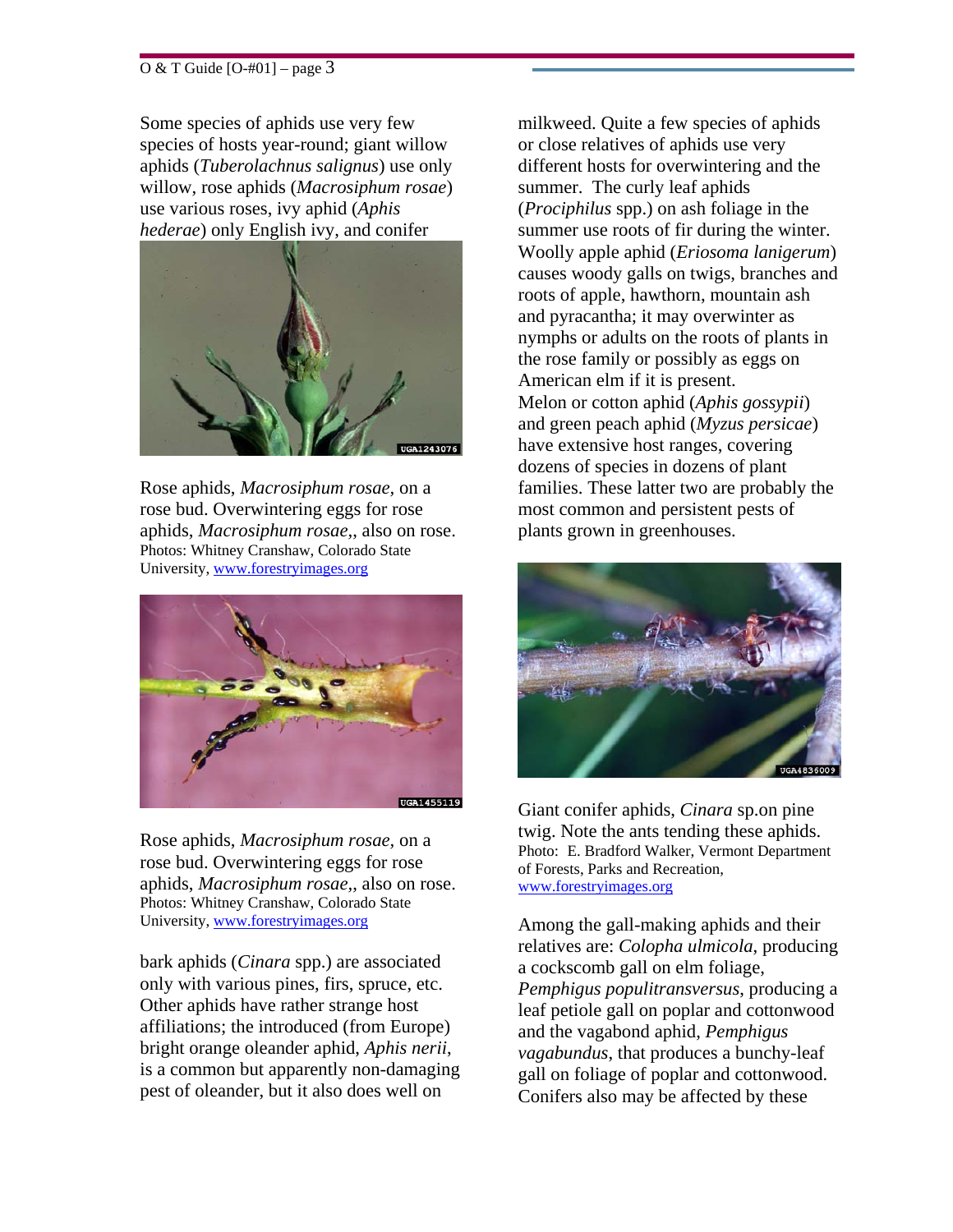#### $\overline{O \& T}$  Guide  $[O+401]$  – page 4

pests; Cooley spruce gall aphids, *Adelges cooleyi*, create galls on spruce that resemble multi-chambered cones.

**Damage:** Aphids damage their hosts directly by removing sap, sometimes causing hosts to wilt. Salivary enzymes (proteins) injected into hosts during feeding can clog the vascular systems of some plants or injure surrounding tissue, causing yellowing spots, distorted growth or even necrosis (tissue death). Severely damaged foliage may fall from the plant, making it unsightly or unsaleable. Lost



Oleander aphid, *Aphis nerii*, with predatory coccinellid larvae. Photo: Anne W. Gideon, , www.forestryimages.org



Ash leaf-curl aphid, *Meliarhizophagus fraxinifolii,* on the underside of an ash leaf. Photo: Lacy L. Hyche, Auburn University, www.forestryimages.org

foliage may allow parts of the plant,

including buds, flowers or fruit, to sunburn. Lost foliage results in loss of photosynthetic machinery for the plant; perennials may not be able to compensate for the loss of sugars that should be stored, especially late in the growing season.



Woolly apple aphid, *Eriosoma lanigerum*, on an apple twig. Their white waxy filaments have been partially removed to expose the aphids. Photo: Joseph Berger, , www.forestryimages.org

Alternatively, plants may expend additional energy to produce a new flush of foliage. Some species of aphids are well known vectors (carriers) of certain plant viruses. Often carried on the insect's mouthparts, the viruses are spread by winged aphids landing on plants and probing them with their feeding stylets. Aphids consume large quantities of plant sap, a rather dilute source of nutrients. Thus, they excrete tremendous amounts of liquid sugary wastes, called honeydew. Honeydew can leave a shiny residue on plants as well as make them sticky to the touch. Honeydew can be an attractive food source to a variety of insects such as ants, bees, wasps and flies. In high humidity conditions, it can also serve as a substrate for the growth of sooty mold fungi that blacken foliage, often causing the foliage to fall off affected plants.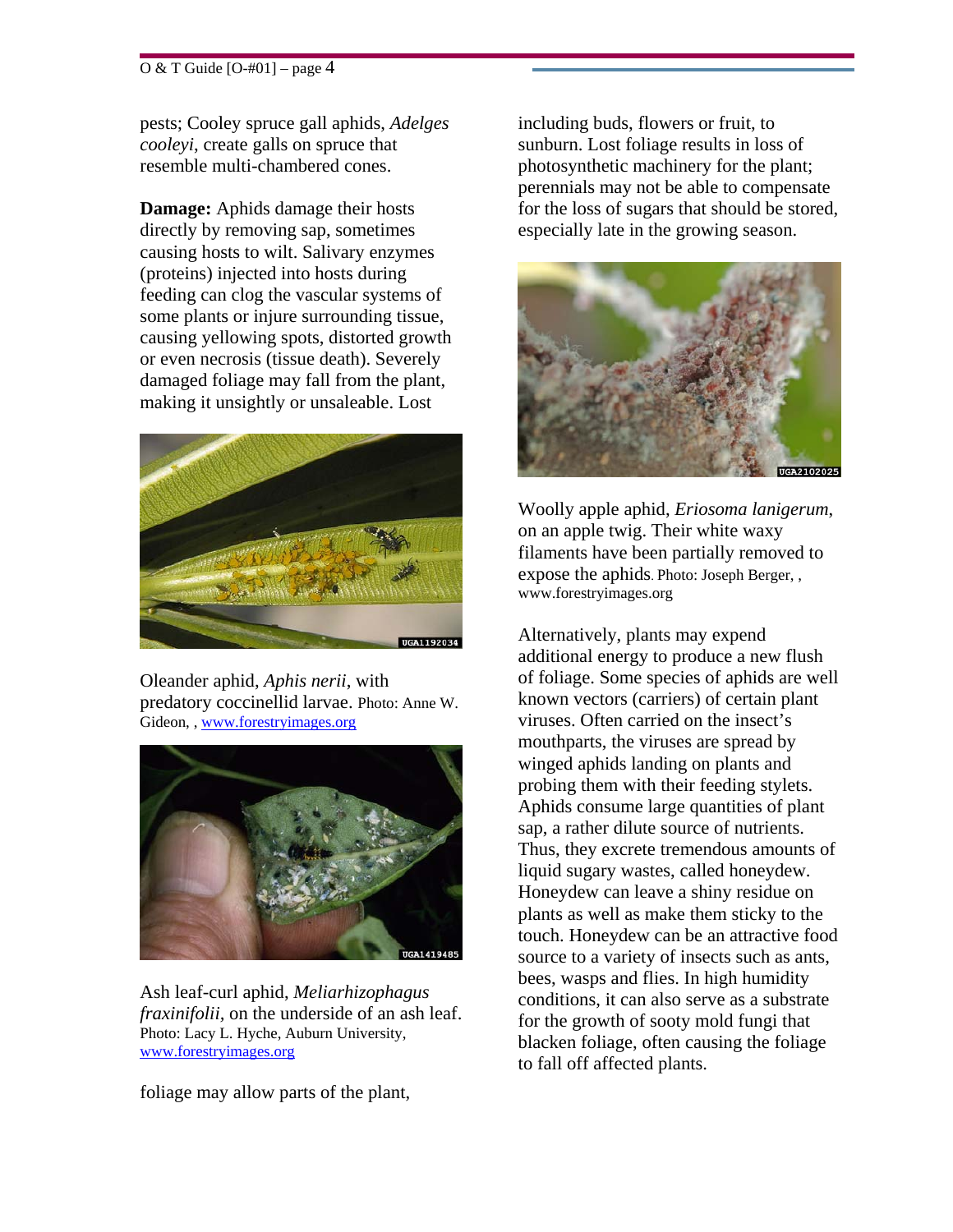#### O & T Guide [O-#01] – page 5

**IPM Notes:** Aphids are hosts for a variety of predatory insects and spiders including minute pirate bugs, predatory stink bugs, damsel bugs, smaller assassin bugs, big eyed bugs, syrphid flies, many species of lady beetles and others. They are also targets for several genera of small parasitic wasps in the families Aphelinidae and Braconidae. Given enough time, these beneficial insects often can significantly reduce aphid populations on plants; however, host plants may incur significant damage in the meantime.

For small numbers of plants or where homeowners desire to use less hazardous means of control, strong streams of water can be sprayed as needed on infested plants to provide acceptable control. The aphids are so disturbed when they are knocked off their hosts that they are unable to find the plants again or settle to feed.

Insecticidal soap solutions may be used similarly. Horticultural oils formulated for use on green vegetation can kill aphids on contact; dormant oils applied to leafless trees and shrubs during the winter will often asphyxiate overwintering eggs of aphids as well as other pests on branches or trunks.

A variety of general use insecticides are available to homeowners for use on popular ornamentals. These same materials and a few restricted use products are available to licensed applicators. While many of these materials are contact insecticides, some are systemic; that is, the active ingredient may be absorbed by the plant and/or translocated in various plant tissues where it can be ingested by aphids as they feed on plant sap.



Cotton aphid, *Aphis gossypii*, wingless adults, nymphs and one winged adult. Photo: Mississippi State University Archives, Mississippi State University, www.forestryimages.org



Gall on the base of a cottonwood leaf produced by a cottonwood gall aphid, *Pemphigus populitransversus*. Photo: Herbert A. "Joe" Pase III, Texas Forest Service, www.forestryimages.org